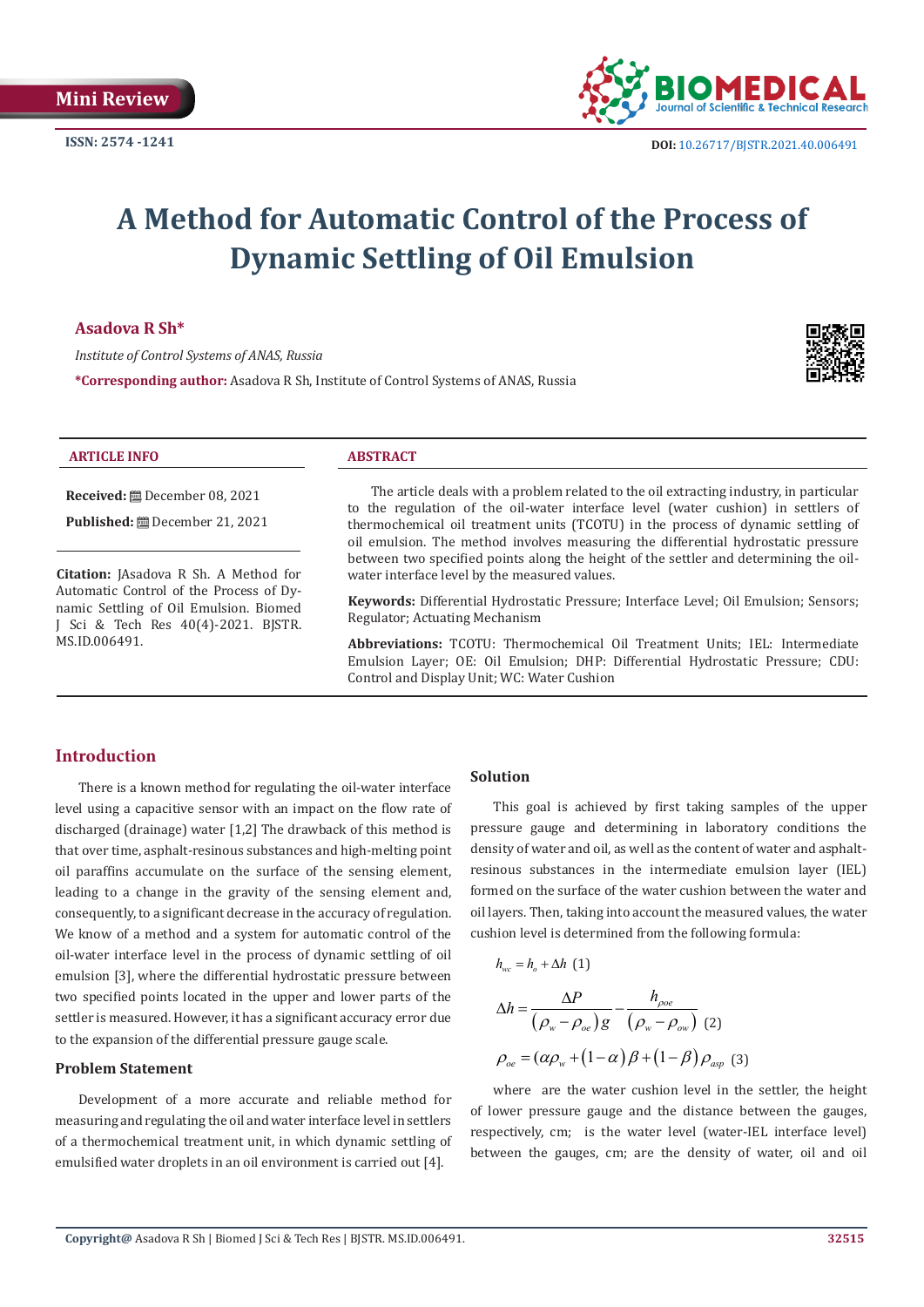emulsion (OE), respectively, kg/cm<sup>3</sup>; is the differential hydrostatic pressure between the lower and the upper gauges,  $kg/cm<sup>2</sup>$ ; are fractional content of water and asphaltenes, respectively.

Figure 1 shows a schematic diagram that interprets the operation of the method for automatic control of the process of dynamic settling of OE, which consists in regulating the water cushion level in the TCOTU settler. The method is implemented as follows. Via pipeline 1, OE with increased water concentration enters settler 2. The settled oil with a small (residual) water concentration is removed from the settler via pipeline 3. Pressure

gauges 4 and 5 installed at points corresponding to the permissible maximum and minimum water cushion (WC) level, according to the TCOTU master production record, with differential pressure gauge 6 measure the differential hydrostatic pressure (DHP) between points 4 and 5. The output of DHP 6 is connected to the input of control and display unit (CDU) 7. In order to improve the accuracy of DHP measurement, gauge 5 is connected through the separation vessel 8 with the negative chamber of the differential pressure gauge in CDU 7, the values of , determined in laboratory conditions, are introduced. Sampling is carried out at point 9. In the CDU, the WC level is calculated from formulas (1)-(3).



**Figure 1:** Schematic diagram of automatic control of the process of dynamic settling of OE.

The obtained value from the CIB output goes to WC level regulator 10 connected to actuating mechanism (AM) 11 installed in the drainage water discharge line. In regulator 9, the signal received from unit 7 is compared with the regulator's setpoint and, if the bias is upward, the flow rate of drainage water increases and vice versa.

Thus, the oil and water interface level (WC) is automatically determined by the differential hydrostatic pressure measured between points 4 and 5, taking into account the quality indicators of OE - .

#### **References**

- 1. Baykov G (1969) Automation of field treatment of oil and transport M. Goskomizdat, p. 260 .
- 2. Dianov VG (1969) Automation of production processes in the oil refining and petrochemical industries, p. 328.
- 3. Rzayev AbG, Guluyev GA, Babayev SF, Nuriyeva IA (2017) Eurasian patent, No. 027897, Method and system for automatic control of the oil and water interface level.
- 4. Rzayev AbG, Asadova RSh (2021) Mathematical modeling, automatic measurement and control in the processes of oil extraction, transportation and treatment. Monograph, Baku, Elm, p. 328.